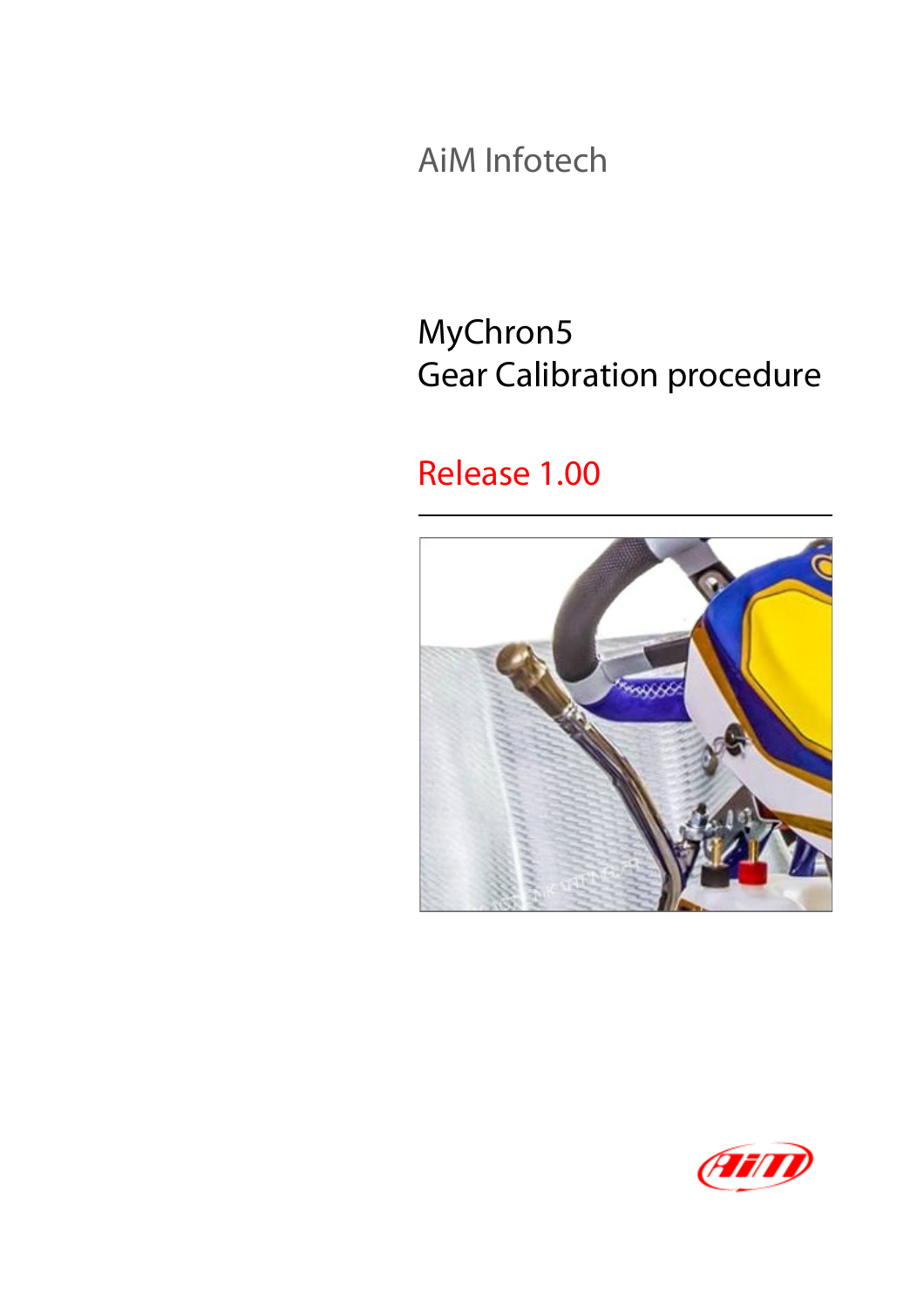# FFIT

# 1 MyChron5 configuration

To perform MyChron5 gear calibration, press "MENU" and follow this path: Config Params –> Drive Setup.





Press "ENTER" and set the page that shows up as follows:

- Drive Type: Gearbox
- Highest Gear Number: 6



Once gear calculation performed "Reset Gear Cal" option is available to clear previous calibration and perform a new one.

|                      | <b>Drive Setup</b>                             |         |  |
|----------------------|------------------------------------------------|---------|--|
| $C$ m $\overline{A}$ | Drive Type:                                    | Gearbox |  |
|                      | Highest Gear Number:<br><b>Reset Gear Calc</b> |         |  |
|                      |                                                |         |  |
| Е<br>Х               |                                                |         |  |
|                      |                                                |         |  |

Press "EXIT" to go back to the home page.